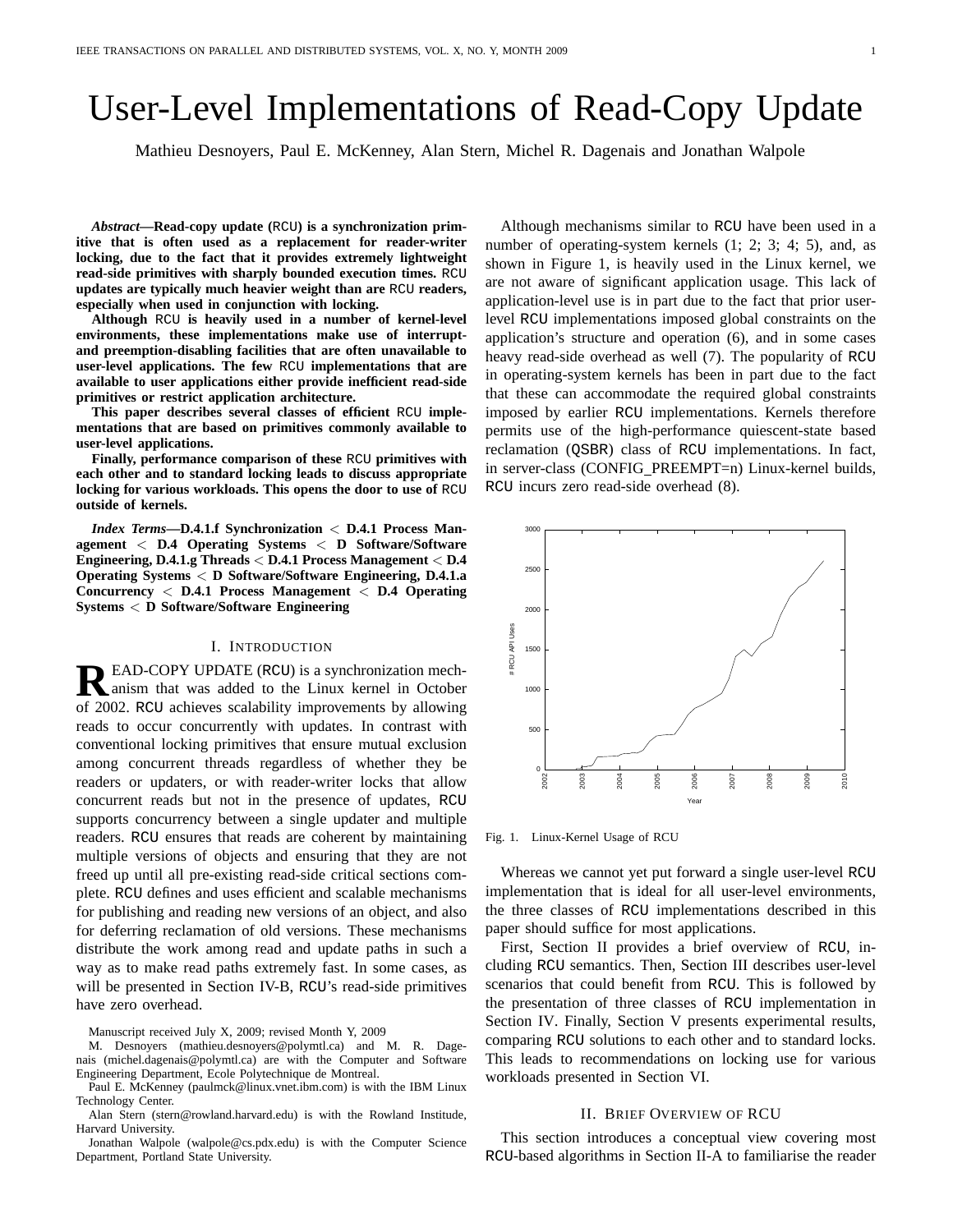

Fig. 2. Schematic of RCU Grace Period and Read-Side Critical Sections

with RCU concepts and vocabulary. It then presents an informal RCU desiderata in Section II-B, which details the goals pursued in this work. Then, Section II-C shows how RCU is used to delete an element from a linked list in the face of concurrent readers. Finally, Section II-D gives an overview of RCU semantics, presenting the synchronization guarantees provided by RCU.

#### *A. Conceptual View of RCU Algorithms*

A schematic for the high-level structure of an RCU-based algorithm is shown in Figure 2, which can be thought of as a pictorial view of (1) presented in Section II-D1. The grace period concept, explained thoroughly in section II-D1, can be defined informally for the needs of this section as a period of time such that all RCU read-side critical sections in existence at the beginning of a given grace period have completed before its end.

Here, each box labeled "Reads" is an RCU read-side critical section that begins with rcu read lock() and ends with rcu read unlock(). Each row of RCU read-side critical sections denotes a separate thread, for a total of four read-side threads. The two boxes at the bottom left and right of the figure denote a fifth thread, this one performing an RCU update.

This RCU update is split into two phases, a removal phase denoted by the lower left-hand box and a reclamation phase denoted by the lower right-hand box. These two phases must be separated by a grace period, which is determined by the duration of the synchronize rcu() execution. During the removal phase, the RCU update removes elements from the data structure (possibly inserting some as well) by issuing an rcu assign pointer() or equivalent pointer-replacement primitive. These removed data elements will not be accessible to RCU read-side critical sections starting after the removal phase ends, but might still be accessed by RCU read-side critical sections initiated during the removal phase. However, by the end of the RCU grace period, all of the RCU read-side critical sections that might be accessing the newly removed data elements are guaranteed to have completed, courtesy of the definition of "grace period". Therefore, the reclamation phase beginning after the grace period ends can safely free the data elements removed previously.

#### *B. User-Space RCU Desiderata*

Extensive use of RCU applications has lead to the following user-space RCU desiderata:

- 1) Read-side primitives (such as rcu read lock() and rcu read unlock()) bounding RCU read-side critical sections and grace-period primitives (such as synchronize rcu() and call rcu()) must have the property that any RCU read-side critical section in existence at the start of a grace period completes by the end of the grace period.
- 2) RCU read-side primitives should avoid expensive operations such as cache misses, atomic instructions, memory barriers, and conditional branches.
- 3) RCU read-side primitives should have  $O(1)$  computational complexity to enable real-time use. This property guarantees freedom from deadlock.
- 4) RCU read-side primitives should be usable in all contexts, including nested within other RCU read-side critical sections. Another important special context is library functions having incomplete knowledge of the user application.
- 5) RCU read-side primitives should be unconditional, thus eliminating the failure checking that would otherwise complicate testing and validation. This property has the nice side-effect of avoiding livelocks.
- 6) RCU read-side should not cause write-side starvation: grace periods should always complete, even given a steady flow of time-bounded read-side critical sections.
- 7) Any operation other than a quiescent state (and thus a grace period) should be permitted within an RCU readside critical section. In particular, non-idempotent operations such as I/O and lock acquisition/release should be permitted.
- 8) It is permissible to mutate an RCU-protected data structure while executing within an RCU read-side critical section. Of course, any grace periods following this mutation must occur after the RCU read-side critical section completes.
- 9) RCU primitives should be independent of memory allocator design and implementation, so that RCU data structures may be protected regardless of how their data elements are allocated and freed.
- 10) RCU grace periods should not be blocked by threads that halt outside of RCU read-side critical sections. (But note that most quiescent-state-based implementations violate this desideratum.)

The RCU implementations described in Section IV are designed to meet the above list of desiderata.

# *C. RCU Deletion From a Linked List*

RCU-protected data structures in the Linux kernel include linked lists, hash tables, radix trees, and a number of custombuilt data structures. Figure 3 shows how RCU may be used to delete an element from a linked list that is concurrently being traversed by RCU readers, as long as each reader conducts its traversal within the confines of a single RCU read-side critical section. The first column of the figure presents the data structure view of the updater thread. The second column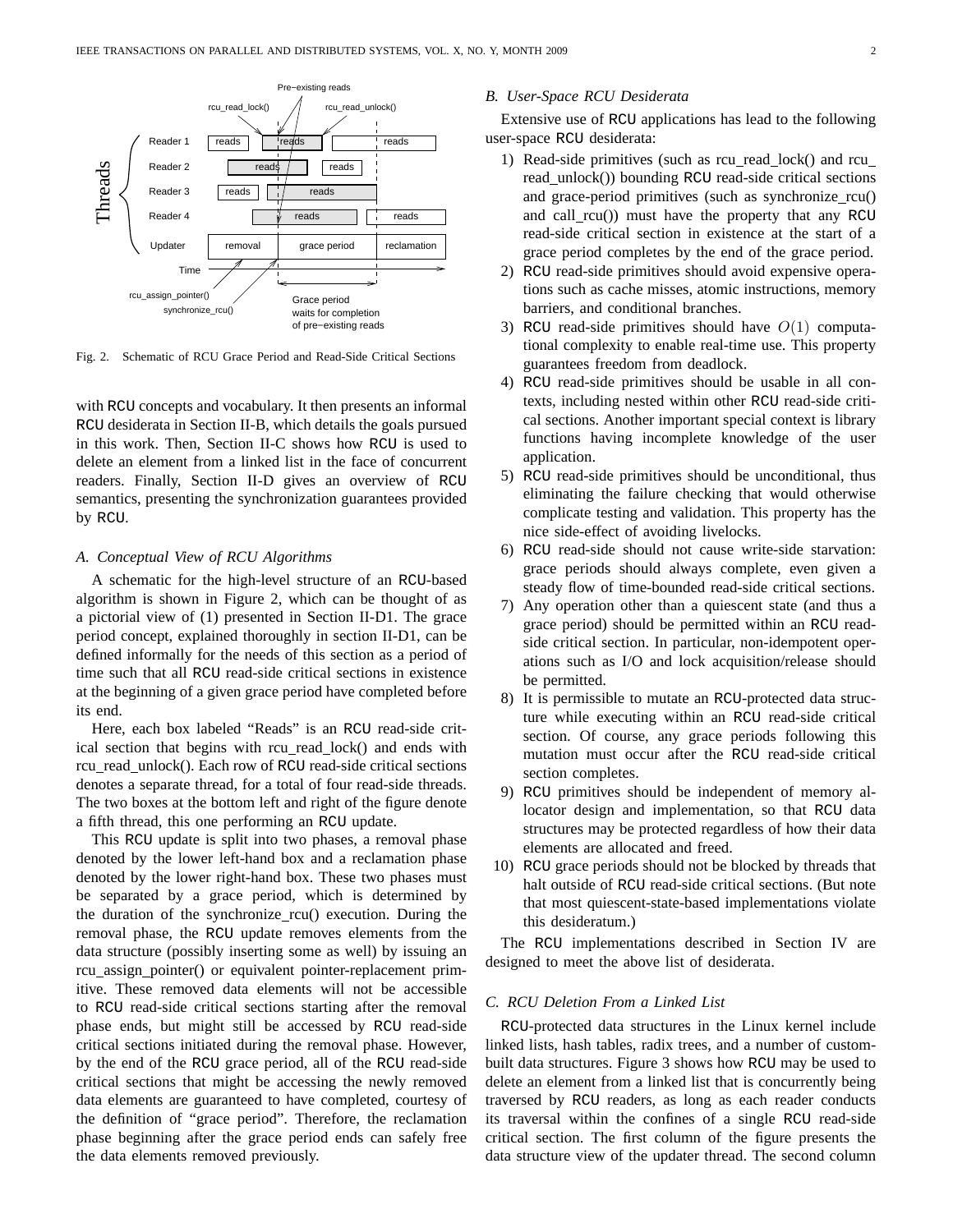

Fig. 3. RCU Linked-List Deletion

presents the data structure view of a reader thread starting before the grace period begins. The third column presents a reader thread starting after the beginning of the grace period.

The first row of the figure shows a list with elements A, B, and C, to each of which every RCU readers initiated before the beginning of the grace period might both acquire and hold references.

The list\_del\_rcu() primitive unlinks element B from the list, but leaves the link from B to C intact, as shown on the second row of the figure. This permits any RCU readers currently referencing B to advance to C, as shown on the second and third rows of the figure. The transition between the second and third rows shows the reader thread data structure view gradually seeing element B disappear. During this transition, some readers will see element B and others will not. Although there might be RCU readers still referencing Element B, new RCU readers can no longer acquire a reference to it.

The synchronize rcu() primitive waits for one grace period, after which all pre-existing RCU read-side critical sections will have completed, resulting in the state shown in the fourth row of the figure. This state is the same as the second and third rows, except for the fact that there can no longer be any RCU readers holding references to Element B. This change of state of B from *globally visible* to *private* is depicted by using a white background for the B box. At this point, it is safe to invoke free(), reclaiming the memory consumed by element B, as shown on the last row of the figure.

Of course, the deletion process must be protected by some mutual-exclusion mechanism, most commonly, by locking.

Although RCU is used in a wide variety of ways, this listdeletion process is the most common usage.

# *D. Overview of RCU Semantics*

RCU semantics comprise the grace-period guarantee covered in Section II-D1 and the publication guarantee discussed in Section II-D2. Synchronization guarantees among concurrent modifications of the RCU-protected data structure must be provided by some other mechanism. In the Linux kernel, this other mechanism is typically locking, but any other suitable mechanism may be used, including atomic operations, nonblocking synchronization, transactional memory, or a single designated updater thread.

*1) Grace-Period Guarantee:* RCU operates by defining *RCU read-side critical sections*, delimited by rcu\_read\_lock() and rcu read unlock(), and by defining *grace periods*, which are periods of time such that all RCU read-side critical sections in existence at the beginning of a given grace period have completed before its end. The RCU primitive synchronize\_rcu() starts a grace period and then waits for it to complete. Most RCU implementations allow RCU read-side critical sections to be nested.

Somewhat more formally, suppose we have a group of Clanguage statements  $S_i$  within an RCU read-side critical section as follows:

rcu read lock();  $S_0$ ;  $S_1$ ;  $S_2$ ; ...; rcu read unlock();

Suppose further that we have a group of C-language mutation statements  $M_i$  and a group of C-language destruction statements  $D_i$  separated by an RCU grace period:

 $M_0$ ;  $M_1$ ;  $M_2$ ; ...; synchronize\_rcu();  $D_0$ ;  $D_1$ ;  $D_2$ ; ...;

Then the following holds, where "→" indicates that the statement on the left executes prior to that on the right, and where "⇒" denotes logical implication:

$$
\exists S_a, M_b(S_a \to M_b) \Longrightarrow \forall S_i, D_j(S_i \to D_j) \tag{1}
$$

In other words, if any statement in a given RCU read-side critical section executes prior to any statement preceding a given grace period, then all statements in that RCU read-side critical section must execute prior to any statement following that same grace period.

This guarantee permits RCU-based algorithms to trivially avoid a number of difficult race conditions that can otherwise result in poor performance, limited scalability, and great complexity. However this guarantee is insufficient, as it does not show that readers can operate consistently while an update is in progress. This case is covered by the guarantee presented in the next section.

*2) Publication Guarantee:* It is important to note that the statements  $S_a$  and  $M_b$  may execute concurrently, even in the case where  $S_a$  is referencing the same data element that  $M_b$  is concurrently modifying. The publication guarantee associated with the rcu assign pointer() and rcu dereference() primitives allow this concurrency to be handled both correctly and easily: any dereference of a pointer returned by rcu dereference() is guaranteed to see any changes prior to the corresponding rcu assign pointer(), including any changes prior to any earlier rcu assign pointer() involving that same pointer.

Somewhat more formally, suppose that the rcu\_assign\_ pointer() is used as follows:

 $I_0$ ;  $I_1$ ;  $I_2$ ; ...; rcu\_assign\_pointer(g,p);

where each  $I_i$  is a C-language statement that initializes a field in the structure referenced by the local pointer p, and where the global pointer g is visible to reading threads.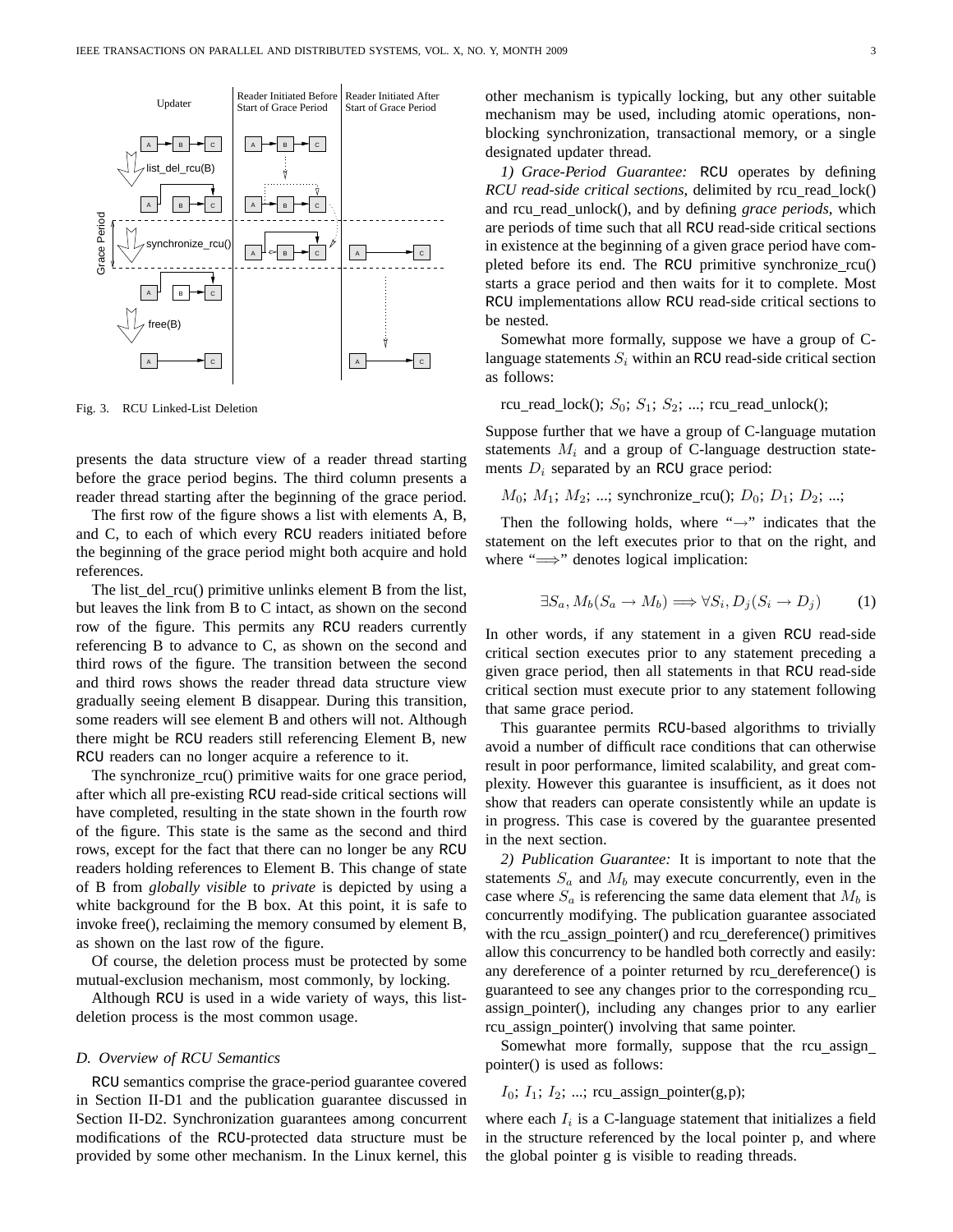Then the body of a canonical RCU read-side critical section would appear as follows:

# $q = \text{rcu\_derference}(g); R_0; R_1; R_2; ...;$

where this RCU read-side critical section is enclosed in rcu\_read\_lock() and rcu\_read\_unlock(), q is a local pointer, g is the same global pointer updated by the earlier rcu assign pointer() (and possibly updated again by some later invocations of rcu\_assign\_pointer()), and each  $R_i$  dereferences q to access one of the fields initialized by one of the statements  $I_i$ .

Then we have the following, where  $A$  is the rcu\_assign\_ pointer() and  $D$  is the rcu dereference():

$$
A \to D \Longrightarrow \forall I_i, R_j(I_i \to R_j)
$$
 (2)

In other words, if a given rcu\_dereference() statement accesses the value stored by a given rcu assign pointer(), then all statements dereferencing the pointer returned by that rcu dereference() must see the effects of any initialization statements preceding the rcu\_assign\_pointer().

This guarantee allows new data to be initialized and added to an RCU-protected data structure in face of concurrent RCU readers.

Given both the grace-period and publication guarantees, these five primitives enable a wide variety of algorithms and data structures providing extremely low read-side overheads for read-mostly data structures (8; 6; 9; 10). Again, note that concurrent updates must be handled by some synchronization mechanism, be it locking, atomic operations, non-blocking synchronization, transactional memory, or a single updater thread.

With this background on RCU, we are ready to consider how it might be used in user-level applications.

#### III. USER-SPACE RCU USAGE SCENARIOS

The past year has seen increased interest in applying RCU to user-space applications.

User-level RCU was needed for a user-level infrastructure that provides low-overhead tracing for user-mode applications. RCU is used for tracer control data synchronization in the LTTng tracer implementation (11), which is being ported to a user-space library. This usage scenario poses important constraints on the RCU requirements. This tracing library cannot be too intrusive in terms of program modification, which makes the QSBR approach presented in Section IV-B inappropriate for such usage scenario. It also needs to support extensible instrumentation of user-selected execution sites, including signal handlers, which therefore requires supporting nested RCU critical sections and RCU reader critical sections in signal handlers. This usage scenario is also very performance demanding on workloads involving instrumentation of frequent execution sites. Therefore, having a low-overhead and scalable read-side is very important. Therefore, an ideal locking primitive for a tracing library would require no knowledge of the application and could be used to protect data structures used in a library.

User-level RCU has also been proposed for an ellipticsnetwork distributed cloud-based storage project (12). BIND, a major domain name server at the root of Internet domain name resolution, is facing multi-threading scalability issues which are currently addressed with reader-writer locks (13). Given the domain names are read often but rarely updated, these could benefit from major performance improvement by using user-level RCU. Others have mentioned possibilities in financial applications. One can also argue that RCU has seen long use at user level in the guise of user-mode Linux.

In general, the area of applicability of RCU to user-mode applications appears similar to that in the Linux kernel: to read-mostly data structures, especially in cases where stale data can be accommodated.

# IV. CLASSES OF RCU IMPLEMENTATIONS

This section describes several classes of RCU implementations, with Sections IV-B, IV-C, and IV-D presenting userspace RCU implementations that are optimized for different usage by user-space applications, but first Section IV-A describes some primitives which might be unfamiliar. The implementation presented in Section IV-B offers the best possible read-side performance, but requires that each of the application's threads periodically pass through a quiescent state, thus strongly constraining the application's design. The implementation presented in Section IV-C places almost no constraints on the application's design, thus being appropriate for use within a general-purpose library, but having higher read-side overhead. Section IV-D presents an implementation having low read-side overhead, and requiring only that the application give up one signal to RCU processing. Finally, Section IV-E demonstrates how to create wait-free RCU update primitives.

#### *A. Notation*

The examples in this section use a number of primitives that may be unfamiliar, and are thus listed in this section.

Per-thread variables are defined via DEFINE PER THREAD(). A thread may access its own instance of a per-thread variable using get thread var(), or some other thread's instance via per\_thread(). The for\_each\_thread() primitive sequences through all threads, one at a time.

The pthread mutex is a type defined by the pthread library for mutual exclusion variables. The mutex lock() primitive acquires a pthread\_mutex instance, and mutex\_unlock() releases it. The mb keyword stands for "memory barrier". The smp\_mb() primitive emits a full memory barrier, for example, the sync instruction on the PowerPC architecture. The smp\_wmb() and smp\_rmb() primitives are, respectively, store and load memory barriers, corresponding, for example, to the sfence and lfence instructions on the x86 architecture. The ACCESS ONCE() primitive prohibits any compiler optimization that might otherwise turn a single fetch or store into multiple fetches, as might happen under heavy register pressure. The barrier() primitive prohibits any compiler codemotion optimization that might otherwise move fetches or stores across the barrier() primitive.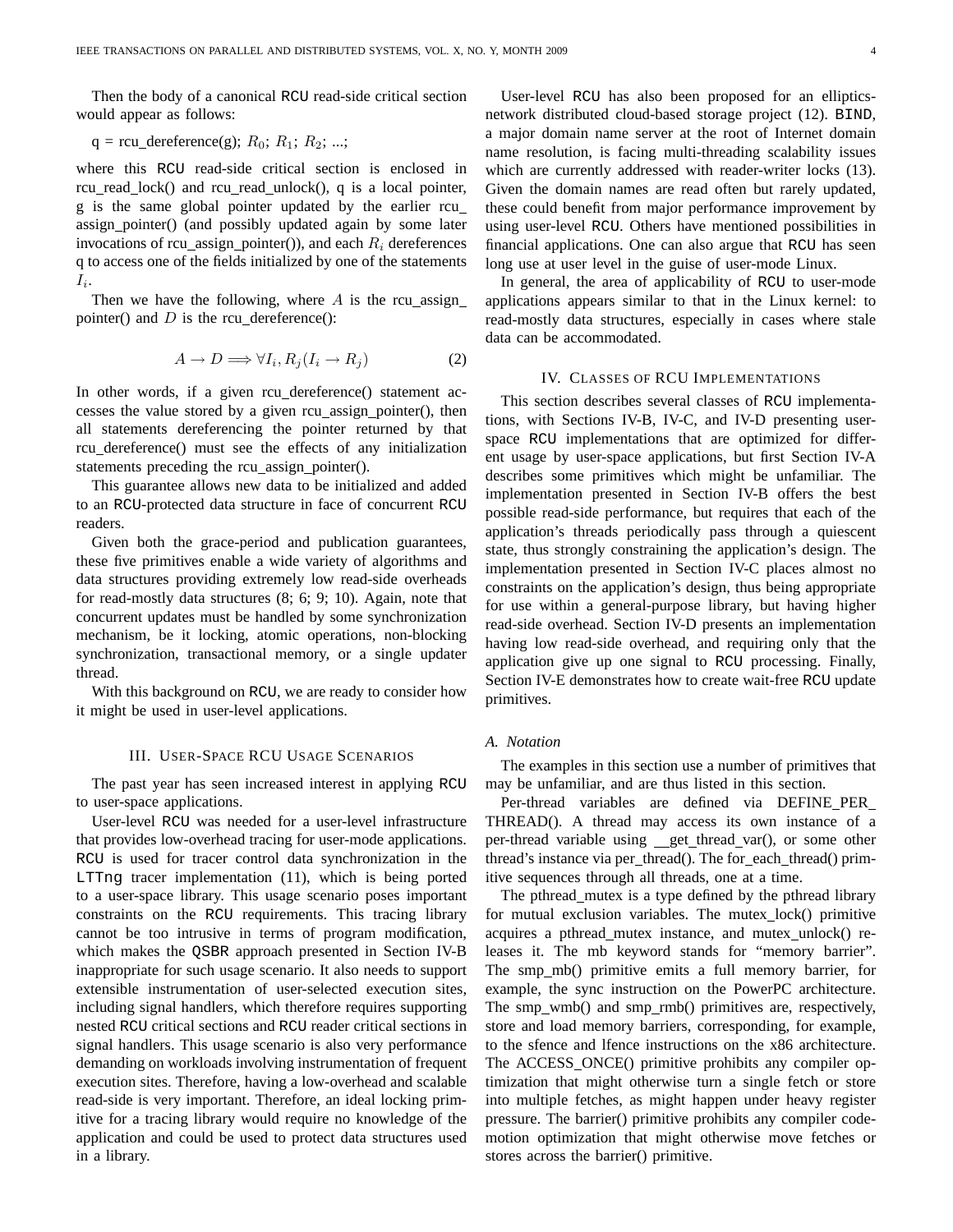```
1 long rcu_gp_ctr = 0;
 2 DEFINE_PER_THREAD(long, rcu_reader_qs_gp);
 3
 4 static inline void rcu_read_lock(void)
 5 {
6 }
 7
 8 static inline void rcu_read_unlock(void)
\overline{9}1011
12 static inline void rcu_quiescent_state(void)
13 {
14 smpmb();
15 __get_thread_var(rcu_reader_qs_gp) =
16 ACCESS_ONCE(rcu_gp_ctr) + 1;
17 smp_mb();
18 }
19
20 static inline void rcu_thread_offline(void)
21 {
22 smpmb();
23 __get_thread_var(rcu_reader_qs_gp) =
24 ACCESS_ONCE(rcu_gp_ctr);
25 }
26
27 static inline void rcu_thread_online(void)
28 {
29 qet thread var(rcu reader qs qp) =
30 \text{ACCESS\_ONCE}(\text{rcu\_gp\_ctr}) + 1;<br>31 \text{smp mb}();
     smp_mb();
32 }
```
Fig. 4. RCU Read Side Using Quiescent States

#### *B. Quiescent-State-Based Reclamation RCU*

The QSBR RCU implementation provides near zerooverhead read-side, but requires to modify the application, as this section explains.

Figure 4 shows the read-side primitives used to construct a user-level quiescent-state-based reclamation (QSBR) implementation of RCU based on quiescent states. As can be seen from lines 4–10 in the figure, the rcu\_read\_lock() and rcu read unlock() primitives do nothing, and can in fact be expected to be inlined and optimized away, as they are in server builds of the Linux kernel. This is due to the fact that quiescent-state-based RCU implementations *approximate* the extents of RCU read-side critical sections using the aforementioned quiescent states, which contain calls to rcu\_quiescent\_ state(), shown from lines 12–18 in the figure. Threads entering extended quiescent states (for example, when blocking) may instead use the thread offline() and thread online() APIs to mark the beginning and the end, respectively, of such an extended quiescent state. As such, thread\_online() is analogous to rcu read lock() and thread offline() is analogous to rcu read\_unlock(). These two functions are shown on lines 20–32 in the figure. In either case, it is invalid for a quiescent state to appear within an RCU read-side critical section.

In rcu\_quiescent\_state(), line 14 executes a memory barrier to prevent any code prior to the quiescent state from being reordered into the quiescent state. Lines 15–16 pick up a copy of the global rcu gp ctr (RCU grace-period counter), using ACCESS ONCE() to ensure that the compiler does not employ any optimizations that would result in rcu\_gp\_ctr being fetched more than once, and then adds one to the value fetched and stores it into the per-thread rcu\_reader\_qs\_gp variable, so that any concurrent instance of synchronize $rcu()$ 

```
1 static inline int rcu_gp_ongoing(int thread)
 \begin{array}{c} 2 \\ 3 \end{array}3 return per_thread(rcu_reader_qs_gp, thread) & 1;
 4 }
 5
 6 void synchronize_rcu(void)
 \begin{matrix} 7 \\ 8 \end{matrix}int t;
 9
10 smp_mb();
11 mutex_lock(&rcu_gp_lock);
12 rcu_gp_ctr += 2;
13 for each thread(t) {
14 while (rcu_gp_ongoing(t) &&
15 ((per_thread(rcu_reader_qs_gp, t) -
16 rcu\_gp\_ctr (0) (17 poll(NULL, 0, 10);
18 barrier();
19 }
20 }
21 mutex_unlock(&rcu_gp_lock);
22 smp_mb();
23 }
```
Fig. 5. RCU Update Side Using Quiescent States

will see an odd-numbered value, thus becoming aware that a new RCU read-side critical section has started. Instances of synchronize\_rcu() that are waiting on older RCU read-side critical sections will know to ignore this new one. Finally, line 17 executes a memory barrier to ensure that the update to rcu reader qs gp is seen by all threads to happen before any subsequent RCU read-side critical sections.

Some applications might use RCU only occasionally, but use it very heavily when they do use it. Such applications might choose to use rcu\_thread\_online() when starting to use RCU and rcu thread offline() when no longer using RCU. The time between a call to rcu thread offline() and a subsequent call to rcu thread online() is an extended quiescent state, so that RCU will not expect explicit quiescent states to be registered during this time.

The rcu\_thread\_offline() function simply sets the per-thread rcu reader qs gp variable to the current value of rcu gp ctr, which has an even-numbered value. Any instance of synchronize rcu() will thus know to ignore this thread. A memory barrier is needed at the beginning of the function to ensure all RCU read side-effects are globally visible before making the thread appear offline. No memory barrier is needed in the innermost part of rcu thread offline() because it is invalid to perform RCU accesses on this side of the function. There is therefore no need to prevent reordering.

The rcu\_thread\_online() function is the counterpart of rcu\_ thread offline(). It marks the end of the extended quiescent state. It is similar to rcu quiescent state(), except that the only memory barrier required is at the end of the function.

Figure 5 shows the implementation of synchronize rcu(). It implicitly refers to the variables declared in Lines 1–2 of Figure 4. Lines 1–4 show the rcu gp ongoing() helper function, which returns true if the specified thread's rcu reader qs gp variable has an odd-numbered value. Lines 6–22 show the implementation of synchronize rcu() itself. Line 10 is a memory barrier that ensures that the caller's mutation of the RCU-protected data structure is seen by all CPUs to happen before the grace period identified by this invocation of synchronize rcu(). Line 11 acquires a pthread mutex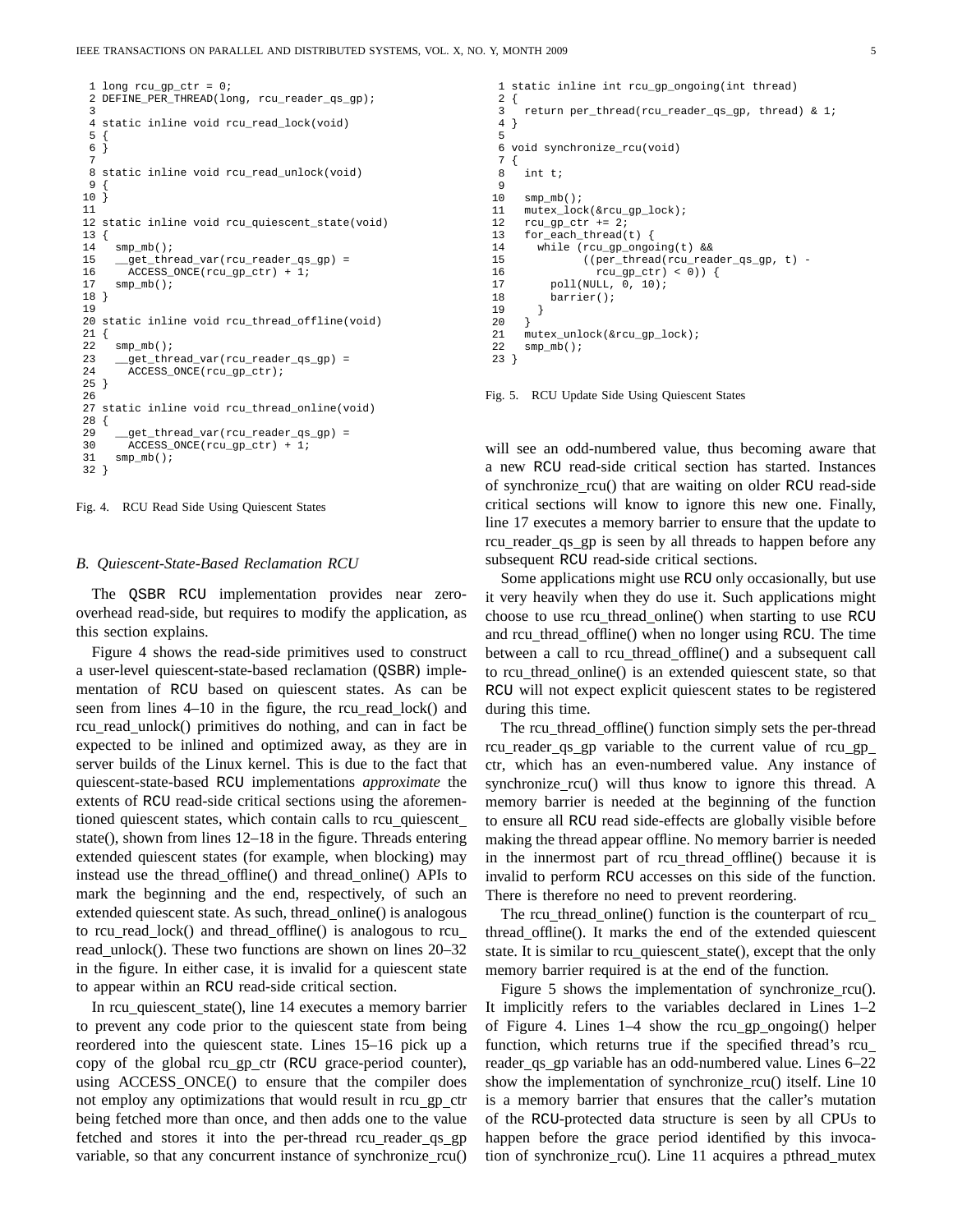named rcu gp lock in order to serialize concurrent calls to synchronize rcu(), and line 21 releases it. Line 12 adds the value "2" to the global variable rcu\_gp\_ctr to indicate the beginning of a new grace period. Line 13 sequences through all threads, and lines 14–16 check to see if the current thread is still in an RCU read-side critical section that began before the counter was incremented back on line 12: if so, we must wait for it on line 17. Line 18 ensures that the compiler refetches the rcu\_reader\_qs\_gp variable. Line 22 executes one last memory barrier to ensure that all other CPUs have fully completed their RCU read-side critical sections before the caller of synchronize\_rcu() performs any destructive actions (such as freeing up memory).

This implementation has low-cost read-side primitives, as can be seen in Figure 4. Read-side overhead depends on how often rcu\_quiescent\_state() is called. These read-side primitives qualify as wait-free under the most severe conceivable definition (14). The synchronize rcu() overhead ranges from about 600 nanoseconds on a single-CPU Power5 system up to more than 100 microseconds on a 64-CPU system with one thread per CPU.

Because it waits for readers to complete, synchronize\_rcu() does not qualify as non-blocking. Section IV-E describes how RCU updates can support wait-free algorithms in the same sense as wait-free algorithms are supported by garbage collectors.

However, this implementation requires that each thread either invoke rcu\_quiescent\_state() periodically or invoke rcu\_ thread offline() for extended quiescent states. The need to invoke these functions periodically can make this implementation difficult to use in some situations, such as for certain types of library functions.

In addition, this implementation does not permit concurrent calls to synchronize\_rcu() to share overlapping grace periods. That said, one could easily imagine a production-quality RCU implementation based on this version of RCU.

Finally, on systems where the rcu\_gp\_ctr is implemented using 32-bit counters, this algorithm can fail if a reader is preempted in line 3 of rcu\_read\_lock() in Figure 4 for enough time to allow the rcu\_gp\_ctr to advance through more than half (but not all) of its possible values. Although one solution is to avoid 32-bit systems, 32-bit systems can be handled by adapting rcu\_read\_lock() and rcu\_read\_unlock() from Figure 6 for use in rcu\_quiescent\_state() and rcu\_offline\_thread(), respectively. This would of course also require adopting the synchronize\_rcu() implementation from Figure 7.

Another point worth discussing is that if read-side critical sections are expected to execute in a signal handler, the rcu quiescent state() primitive must run with signals disabled, and signals must be kept disabled while threads are kept offline. Effectively, if a signal handler nests over rcu\_quiescent\_state() between the memory barriers, the read-side could be interleaved with the rcu\_reader\_qs\_gp update and therefore spawn across two grace periods, which could cause synchronize rcu() to return before the quiescent state is reached and lead to data corruption.

The next section discusses an RCU implementation that is safe for use in libraries, where the library code cannot

```
1 #define RCU_GP_CTR_BOTTOM_BIT 0x80000000
 2 #define RCU_GP_CTR_NEST_MASK (RCU_GP_CTR_BOTTOM_BIT - 1)
 3 long rcu_gp_ctr = 1;
 4 DEFINE_PER_THREAD(long, rcu_reader_gp);
 5
 6 static inline void rcu_read_lock(void)
\frac{7}{8}8 \t \text{long tmp};<br>9 long *rrg
     long *rrgp;
10
11 rrgp = \& get_thread_var(rcu_reader_gp);
12 tmp = *rrgp;<br>13 if ((tmp & R
     if ((tmp & RCU_GP_CTR_NEST_MASK) == 0) {
14 * * rrgp = ACCESS_ONCE(rcu_gp_ctr);
15 smp_mb();
16 } else {
17 *rrgp = tmp + 1;<br>18 }
18 }
19 }
2021 static inline void rcu_read_unlock(void)
22 {
23 long tmp;
24
25 smp_mb();
26 __get_thread_var(rcu_reader_gp)--;
```
27 }

Fig. 6. RCU Read Side Using Memory Barriers

guarantee that all threads of a yet-as-unwritten application will traverse quiescent states in a timely fashion.

#### *C. General-Purpose RCU*

The general-purpose RCU implementation can in theory be used in any software environment, including even in library functions that are not aware of the design of the enclosing application. However, the price paid for this generality is relatively high read-side overhead, though this overhead is still significantly less than a single compare-and-swap operation on most hardware.

A global variable rcu gp ctr is initialized to 1 and a perthread variable rcu\_reader\_gp is initialized to zero. The loworder bits of rcu\_reader\_gp is a count of the rcu\_read\_lock() nesting depth, while the upper bit indicates the grace-period phase at the time of the invocation of the outermost rcu\_read\_ lock() (15). The upper bit of global variable rcu\_gp\_ctr is the current grace-period phase, while the low-order field is set to the value 1 for reasons that will become apparent shortly.

The read-side primitives are shown in Figure 6. Lines 1–4 are declarations, lines  $6-19$  are rcu\_read\_lock(), and lines  $21-$ 27 are rcu\_read\_unlock().

In rcu\_read\_lock(), line 11 obtains a reference to the current thread's instance of rcu\_reader\_gp, and line 12 fetches the contents into the local variable tmp. Line 13 then checks to see if this is the outermost rcu read lock(), and, if so, line 14 copies the current value of the global rcu gp ctr to this thread's rcu\_reader\_gp variable, thereby snapshotting the current grace-period phase and setting the nesting count to 1 in a single operation. Otherwise, line 17 increments the nesting count in this thread's rcu reader gp variable.

Line 26 decrements the thread's rcu\_reader\_gp, which has the effect of decrementing the nesting count.

For outermost read-side rcu\_read\_lock(), the memory barrier on line 15 ensures that the rcu\_reader\_gp value is globally observable before any of the outermost read-side critical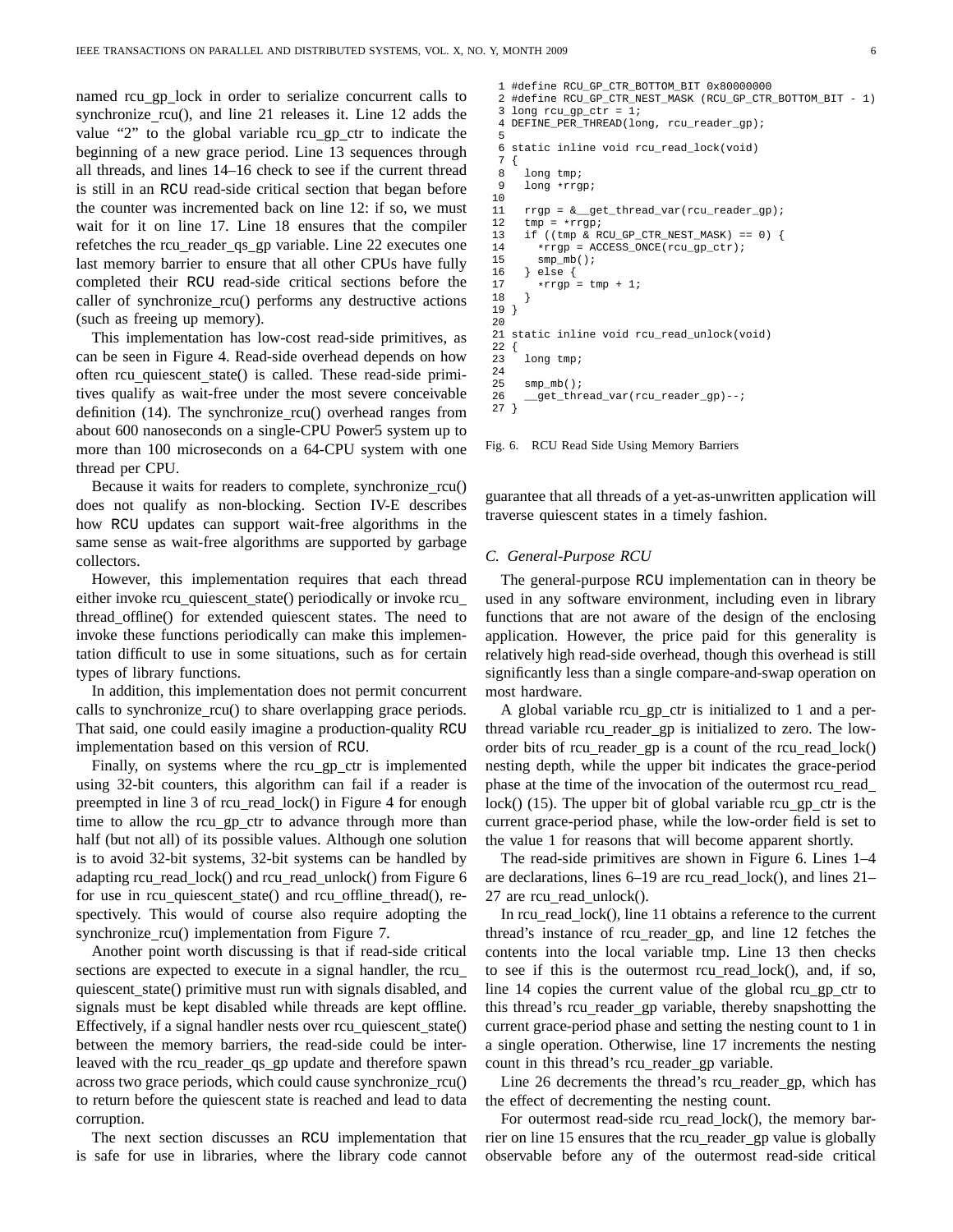```
1 static inline int rcu_old_gp_ongoing(int t)
 \begin{matrix} 2 \\ 3 \end{matrix}int v = ACCESS\_ONCE(per_{thread}(rcu_{read} = c);
 4
 5 return (v & RCU_GP_CTR_NEST_MASK) & &<br>6 ((v ^ rcu qp ctr) & ~RCU GP C
 6 ((v \text{ 'rcu\_gp\_ctr}) & "RCU_GP_CTR_NEST_MASK);<br>
7 }
   7 }
 8
   static void flip counter and wait(void)
10 {
11 int t;
12
13 rcu_gp_ctr ˆ= RCU_GP_CTR_BOTTOM_BIT;
14 for_each_thread(t) {
15 while (rcu_old_gp_ongoing(t)) {
16 poll(NULL, 0, 10);
17 barrier();
18 }
19 }
20 }
21
22 void synchronize_rcu(void)
23 {
24 smp_mb();
25 mutex_lock(&rcu_gp_lock);
26 flip_counter_and_wait();
27 flip counter and wait();
28 mutex_unlock(&rcu_gp_lock);<br>29 smp mb();
     smp_mb();
30 }
```
Fig. 7. RCU Update Side Using Memory Barriers

section memory accesses. It ensures that neither the compiler nor the CPU will reorder memory accesses across this barrier by adding a compiler barrier and issuing a memory barrier instruction. Only the outermost rcu\_read\_lock() needs to have such memory barrier because only this outermost lock can change the reader's current grace period.

In rcu read unlock(), line 25 executes a memory barrier to ensure that all globally observable effects of the RCU readside critical section reach memory before rcu\_reader\_gp is decremented. The memory barrier on line 25 is needed only for the outermost rcu\_read\_unlock(), but given the outermost and innermost nesting level behave in the exact same way, a branch in the rcu\_read\_unlock() code is unneeded, and given the common case is to perform single-level nesting, the memory barrier is executed unconditionally for innermost and outermost nesting levels.

Section IV-D shows one way of getting rid of both memory barriers; however, even with the memory barriers, both rcu read lock() and rcu read unlock() are wait-free.

The effect of this implementation of rcu\_read\_lock() and rcu read unlock() is that a given thread may be ignored by the current grace-period phase in either of the following cases:

- 1) The lower-order bits of the thread's rcu reader gp variable are all zero, in which case the thread is not currently in an RCU read-side critical section.
- 2) The upper bit of the thread's rcu\_reader\_gp variable matches that of the global rcu\_gp\_ctr, in which case this thread's RCU read-side critical section started after the beginning of the current grace-period phase.

These checks are implemented by the function rcu old gp ongoing(), which is shown on lines 1–7 of Figure 7. This figure implicitly refers to the declarations and variables in Lines 1–4 of Figure 6. Given a thread t, line 3 fetches t's rcu reader gp variable, with the ACCESS ONCE() primitive ensuring the variable is read with a single memory access. This prevents the compiler from refetching the variable or fetching it in pieces. Line 5 then checks to see if the low-order field is non-zero, and line 6 checks to see if the upper bit differs from that of the rcu gp ctr global variable. Only if both these conditions hold does rcu\_old\_gp\_ongoing() report that the current graceperiod phase must wait on this thread.

Lines 9–20 of Figure 7 show flip counter and wait(), which initiates a grace-period phase and waits for it to elapse. Line 13 complements the upper bit of global variable rcu gp ctr, which initiates a new grace-period phase. Line 14 cycles through all threads. The "while" loop at line 15 repeatedly executes lines 16–17 until rcu old gp ongoing() reports that the thread no longer resides in an RCU read-side critical section that affects the current grace-period phase. Line 16, which is optional, blocks for a short period of time, and line 17 ensures that the compiler refetches variables when executing rcu old gp ongoing().

Lines 22–30 of Figure 7 shows synchronize rcu(), which waits for a full two-phase grace period to elapse. Line 24 executes a memory barrier to ensure that any prior datastructure modification is seen by all threads to precede the grace period. Line 25 acquires rcu gp lock to serialize any concurrent invocations of synchronize\_rcu(). Lines 26–27 wait for two grace-period phases, line 28 releases the lock, and line 29 executes a memory barrier to ensure that all threads see the grace period happening before any subsequent destructive operations (such as free()).

Memory ordering between the rcu\_gp\_ctl complement and testing the reader's current grace period with rcu old gp ongoing() is not strictly needed. The only requirement is that each and every reader thread that was executing in a readside critical section before memory barrier on line 24 has finished its critical section after the memory barrier on line 29. This two-phase grace period scheme is used to ensure updater progress through a grace period even if a steady flow of readers comes. The only requirement is that, when the updater busyloops waiting for readers, it eventually reaches a point where all new readers are in the new grace period parity.

Grace period identification, by either a bit (in the twophase scheme) or by a counter, ensures that readers starting during the grace period will not prevent the grace period from completing. In fact, if a simplistic scheme where the updater waits for *all* readers to complete would be used, the grace period would be considered as complete when the updater reaches a point where no reader is active in the system. However, this would allow new readers starting after the beginning of the grace period to impede reaching quiescent state. This would prevent grace-period progress in the presence of reader threads releasing the read-side critical section for very short periods. Faster cached local data access would therefore provide an unfair advantage to the reader over the updater.

Now that the grace period identification question is settled, this raises the question "why isn't a single grace-period phase sufficient?" To see why, consider the following sequence of events which involves one read-side critical section and two consecutive grace periods: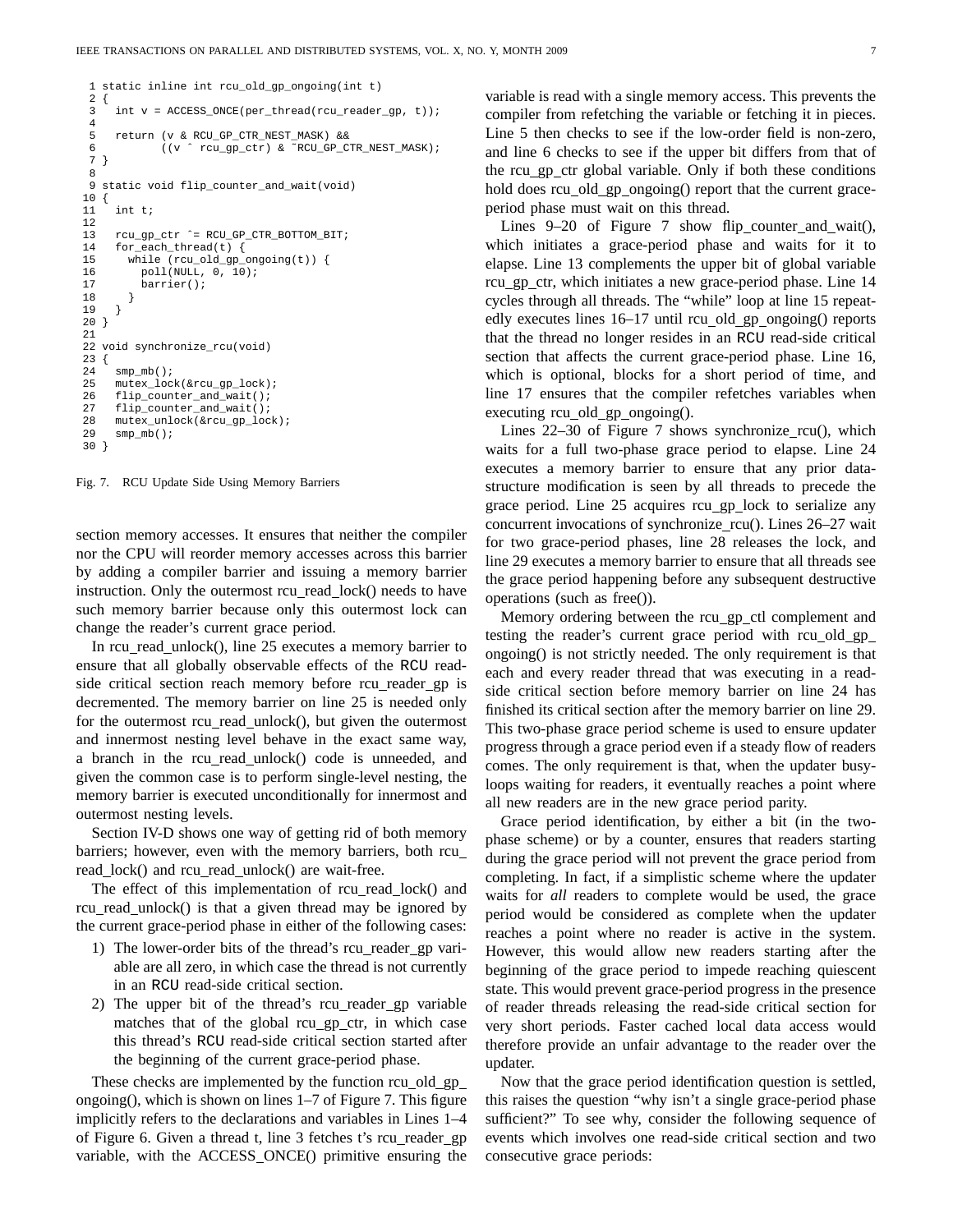- 1) Thread A invokes rcu read lock(), executing lines 11– 13 of Figure 6, and finding that this instance of rcu read\_lock() is not nested, fetching the value of rcu\_gp\_ ctr on line 14, but not yet storing it.
- 2) Thread B invokes synchronize\_rcu(), executing lines 24 and 25 of Figure 7, then invoking flip\_counter\_and wait() on line 26, where it complements the grace-period phase bit on line 13, so that the new value of this bit is now 1.
- 3) Because no thread is in an RCU read-side critical section (recall that thread A has not yet executed the store operation on line 14), Thread B proceeds through lines 14–19 of Figure 7, returns to synchronize rcu(), executing lines 28–30 (recall that line 27 is omitted in this scenario), and returning to the caller.
- 4) Thread A now performs the store in line 14 of Figure 6. Recall that it is using the old value of rcu\_gp\_ctr where the value of the grace-period phase bit is 0.
- 5) Thread A then executes the memory barrier on line 15, and returns to the caller, which proceeds in to the RCU read-side critical section.
- 6) Thread B invokes synchronize\_rcu() once more, again complementing the grace-period phase bit on line 13 of Figure 7, so that the value is again zero.
- 7) When Thread B examines Thread A's rcu reader gp variable on line 6 of Figure 7, it finds that the graceperiod phase bit matches that of the global variable rcu gp ctr. Thread A is therefore ignored, and Thread B therefore exits from synchronize\_rcu().
- 8) But Thread A is still in its RCU read-side critical section in violation of RCU semantics.

Invoking flip counter and wait() twice avoids this problem by making sure the grace period waits for reader critical sections for each of the possible two phases.

A single-phase approach is possible if the current grace period is identified by a free-running counter, as shown in Section IV-B. However, the counter size is important because this counter is subject overflow. The single-flip problem shown above, which involves two consecutive grace periods, is actually a case where a single-bit overflow occurs. A similar scenario is therefore possible given a number of grace periods sufficient to overflow the grace period counter passing during a read lock section. This could realistically happen on 32-bit architectures if read-side critical sections are preempted.

The following section shows one way to eliminate the readside memory barriers.

#### *D. Low-Overhead RCU Via Signal Handling*

The largest sources of overhead for the QSBR and generalpurpose RCU read-side primitives shown in Figures 4 and 6 are the memory barriers. One way to eliminate this overhead is to use POSIX signals. The readers' signal handlers contain memory-barrier instructions, which allows an updater to force readers to execute a memory-barrier instruction only when needed, rather than suffering the extra overhead during every call to a read-side primitive.

```
1 #define RCU_GP_COUNT (1UL << 0)<br>2 #define RCU_GP_CTR_BIT (1UL << (s
 2 #define RCU_GP_CTR_BIT (1UL << (sizeof(long) * 4))<br>3 #define RCU GP CTR NEST MASK (RCU GP CTR BIT - 1)
   3 #define RCU_GP_CTR_NEST_MASK (RCU_GP_CTR_BIT - 1)
 4
5 long urcu_gp_ctr = RCU_GP_COUNT;
 6 long __thread urcu_active_readers = 0L;
 7
8 static inline void rcu_read_lock(void)
 9 {
10 long tmp;
\begin{array}{c} 11 \\ 12 \end{array}tmp = urcu\_active\_readers;13 if (!(tmp & RCU_GP_CTR_NEST_MASK))
14 urcu_active_readers = ACCESS_ONCE(urcu_gp_ctr);
15 else
16 urcu_active_readers = tmp + RCU_GP_COUNT;
17 barrier();
18 }
19
20 static inline void rcu_read_unlock(void)
21 {
22 barrier();
23 urcu_active_readers = urcu_active_readers - RCU_GP_COUNT;
24 }
```
# Fig. 8. RCU Read Side Using Signals

One unexpected but quite pleasant surprise is that this approach results in relatively simple read-side primitives. In contrast, those of preemptable RCU are notoriously complex.

The read-side primitives are shown in Figure 8, along with the data definitions and state variables. The urcu\_ prefix used for variables stands for "user-space RCU" Lines 1–3 show the definitions controlling both the urcu gp ctr global variable (line 5) and the urcu\_active\_readers per-thread variable (line 6). The low-order bits (those corresponding to 1-bit in RCU\_GP\_CTR\_NEST\_MASK) are used to count the rcu read lock() nesting level, while the bit selected by RCU\_GP\_CTR\_BIT is used to detect grace periods. All other bits are unused. The global urcu\_gp\_ctr may be accessed at any time by any thread, but may be updated only by the thread holding the lock that guards grace-period detection. The perthread urcu\_active\_readers variable may be modified only by the corresponding thread, and is otherwise read only by the thread holding the lock that guards grace-period detection.

The rcu read lock() implementation is shown on lines 9– 18. Line 12 picks up the current value of this thread's urcu\_active\_readers variable and places it in the local variable tmp. Line 13 checks to see if the nesting-level portion of urcu active\_readers is zero (indicating that this is the outermost rcu read lock()), and, if so, line 14 copies the global variable urcu\_gp\_ctr to this thread's urcu\_active\_readers variable. Note that urcu gp ctr has been initialized with its low-order bit set, so that the nesting level is automatically set correctly. Otherwise, line 16 increments the nesting level in this thread's urcu active readers variable. In either case, line 17 executes a barrier directive in order to prevent the compiler from undertaking any code-motion optimization that might otherwise cause the contents of the subsequent RCU read-side critical section to be reordered to precede the rcu\_read\_lock().

The implementation of  $rcu$ -read-unlock $()$  is shown on lines 20–24. Line 22 executes a barrier directive, again, in order to prevent the compiler from undertaking any codemotion optimization that might otherwise cause the contents of the prior RCU read-side critical section to be reordered to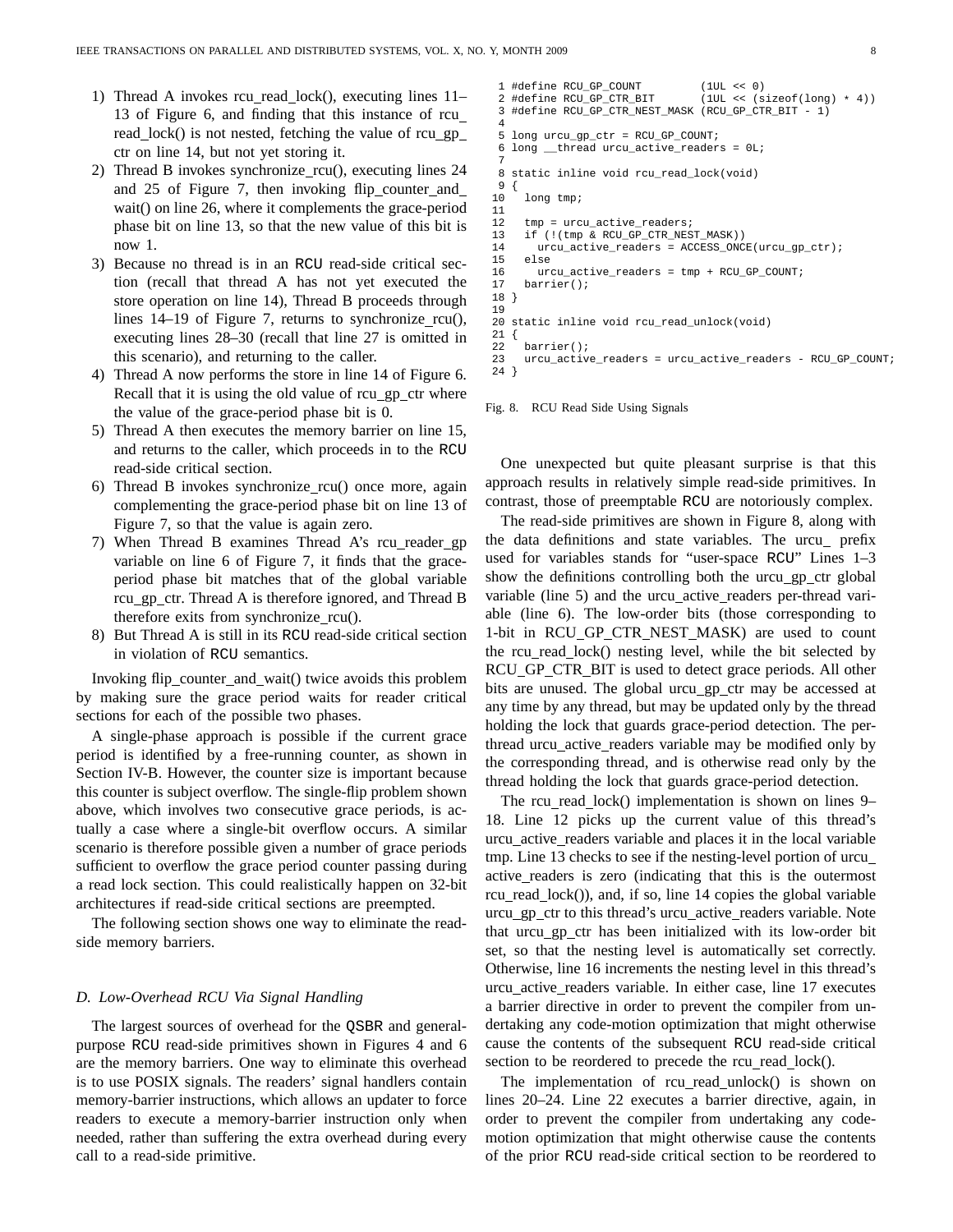```
1 struct reader_registry {
 2 pthread t tid;
 3 long *urcu_active_readers;<br>4 char *need mb;
     char *need_mb;
 5 } *registry;
 6 static char __thread need_mb;
 7 static int num_readers;
 8
9 static void force mb all threads(void)
10 {
11 struct reader registry *index;
12
13 if (!registry)
14 return;
15 index = registry;
16 for (; index < registry + num readers; index++) {
17 *index->need_mb = 1;<br>18 bthread kill(index->
       pthread_kill(index->tid, SIGURCU);
19 }
20 index = registry;
21 for (; index < registry + num_readers; index++) {
22 while (*index-\n  23 while *index-\n  2323 pthread_kill(index->tid, SIGURCU);
24 poll(NULL, 0, 1);
25 }
26 }
27 smp_mb();
28 }
29
30 static void sigurcu_handler(int signo, siginfo_t *siginfo, 31
                                void *context)
32 {
33 smp_mb();
34 need_mb = 0;
35 smp_mb();
36 }
```
Fig. 9. RCU Signal Handling

follow the rcu\_read\_unlock(). Line 23 decrements the value of this thread's urcu\_active\_readers variable, so that if this is the outermost rcu\_read\_unlock(), the low-order bits indicating the nesting level will now be zero.

Both rcu read lock() and rcu read unlock() execute a sharply bounded number of instructions, hence both are waitfree.

The signal-handling primitives are shown in Figure 9, including variable declarations on lines 1–7, force mb all threads() on lines 9–28 and sigurcu handler() on lines 30–36.

The structures on lines 1–5 represents a thread, with its thread ID in tid, a pointer to its urcu\_active\_readers per-thread variable, and a pointer to its need\_mb per-thread variable. Line 6 declares the per-thread need mb variable, and line 7 defines the global variable num readers, which contains the number of threads that are represented in the registry array defined on line 5.

The force\_mb\_all\_threads() function ensures a memory barrier is executed on each running threads by sending a POSIX signal to all threads, waiting for each to respond. As we will see, this has the effect of promoting compilerordering directives such as barrier() to full memory barriers, while avoiding the need to incur the cost of expensive barriers in read-side primitives in the common case. Lines 13–14 return if there are no readers, and lines 16-19 set each thread's need mb per-thread variable to the value one, then send that thread a POSIX signal. Note that the system call executed for pthread\_kill() implies a full memory barrier before the system call execution at the operating system level. This memory barrier ensures that all memory accesses done prior to the call to pthread kill() are not reordered after the start of the system call. Lines 20–26 then rescan the threads, waiting until one each has responded by setting its need mb per-thread variable to zero. Because some versions of some operating systems can lose signals, line 23 will resend the signal if a response is not received in a timely fashion. Finally, line 27 executes a memory barrier to ensure that the signals have been received and acknowledged before later operations that might otherwise destructively interfere with readers.

Lines 30–36 show the signal handler that runs in response to a given thread receiving the POSIX signal sent by force mb all threads(). This sigurcu handler() function executes a pair of memory barriers separated by setting its need mb perthread variable to zero. This has the effect of placing a full memory barrier at whatever point in the thread's code that was executing at the time that the signal was received, preventing the CPU from reordering across that point.

The sender thread has two memory barriers around whole sequence consisting of sending the signal and waiting for the remote thread to acknowledge its reception. The remote thread executes a memory barrier before acknowledging the signal reception. These two conditions ensure that the remote thread's program order and memory accesses passed by a point where they were executing in order between the two memory barriers on the sender thread. Therefore, execution in program order and with ordered memory accesses is ensured on the remote processor at that point. This promotes all compiler barriers on the receiver side to memory barriers, but only when the matching memory barrier is executed on the sender side.

The update-side grace-period primitives are shown in Figure 10, including switch next urcu qparity() on lines 1– 4, rcu old gp ongoing() on lines 6–15, wait for quiescent state() on lines  $17-29$ , and synchronize rcu() on lines  $31-41$ .

The switch next urcu qparity() function starts a new graceperiod phase, where a pair of such phases make up a grace period. A single phase is insufficient for the same reasons discussed in Section IV-C. This function simply complements the designated bit in the urcu gp ctr global variable.

The rcu\_old\_gp\_ongoing() determines whether or not the thread with the referenced per-thread urcu\_active\_readers variable is still executing within an RCU read-side critical section that started before this grace-period phase. Lines 10–11 check to see if there is no thread, and returns zero if there is not, given that a non-existent thread cannot be executing at all, let alone within an RCU read-side critical section. This will hold for the whole grace-period because thread registration needs to hold the internal rcu lock. Otherwise, line 12 fetches the value, using the ACCESS ONCE() primitive to defeat compiler optimizations that might otherwise cause the value to be fetched more than once. Line 13 then checks to see if the corresponding thread is in an RCU read-side critical section, and, if so, line 14 checks to see if that RCU read-side critical section predates the beginning of the current graceperiod phase.

The wait\_for\_quiescent\_state() waits for each thread to pass through a quiescent state, thereby completing one phase of the grace period. Lines 21–22 return immediately if there are no threads. Otherwise, the loop spanning lines 23–28 waits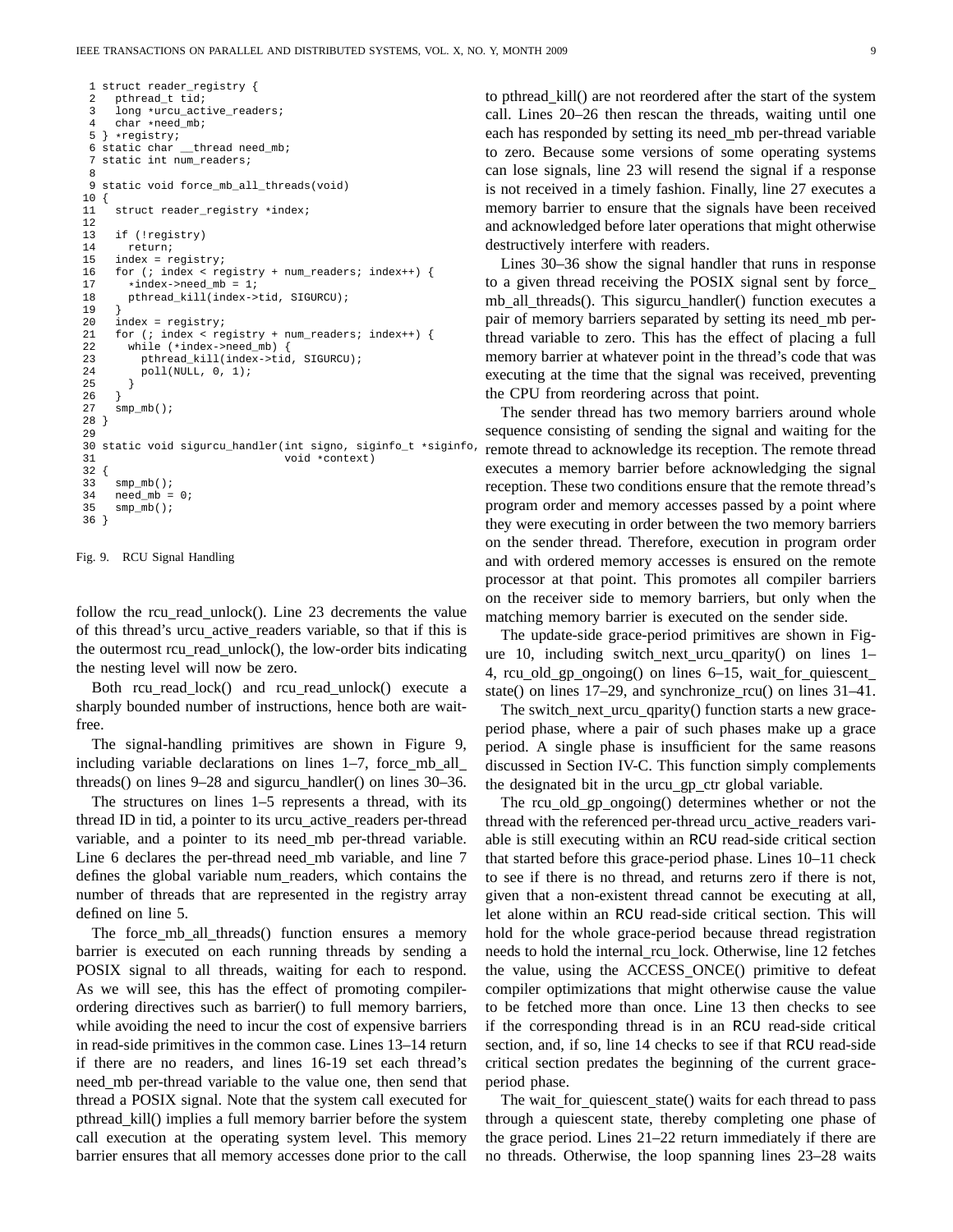```
1 static void switch_next_urcu_qparity(void)
 \begin{array}{c} 2 \\ 3 \end{array}urcu_gp_ctr = urcu_gp_ctr ^ RCU_GP_CTR_BIT;
 4 }
 5
 6 static inline int rcu_old_gp_ongoing(long *value) 7 \t{}\begin{array}{c} 7 \\ 8 \end{array}long v;
 9
10 if (value == NULL)
11 return 0;<br>12 v = ACCESS12 v = ACCESS\_ONCE(*value);<br>13 return (v \& RCU GP CTR N
    13 return (v & RCU_GP_CTR_NEST_MASK) &&
14 ((v \degree urcu_gp_ctr) & RCU_GP_CTR_BIT);
15 }
16
17 static void wait_for_quiescent_state(void)
18 {
19 struct reader registry *i;
20
21 if (!registry)
22 return;
23 i = registry;
24 for (; i < registry + num readers; i++) {
25 while (rcu_old_gp_ongoing(i->urcu_active_readers))
26 cpu_relax();
27 }
28 }
29 }
30
31 void synchronize_rcu(void)
32 {
33 internal_urcu_lock();
34 force_mb_all_threads();
35 switch_next_urcu_qparity();
36 wait_for_quiescent_state();
37 switch_next_urcu_qparity();
38 wait_for_quiescent_state();
39 force_mb_all_threads();<br>40 internal urcu unlock();
     internal_urcu_unlock();
41 }
```
Fig. 10. RCU Update Side Using Signals

for each thread to exit any pre-existing RCU read-side critical section.

The synchronize rcu() primitive waits for a full grace period to elapse. Line 33 acquires a pthread mutex that prevents concurrent synchronize rcu() invocations from interfering with each other and reader thread registration. Line 40 releases this same pthread\_mutex. Line 34 ensures that any thread that sees the start of the new grace period (line 35) will also see any changes made by the caller prior to the synchronize  $rcu()$ invocation. Line 35 starts a new grace-period phase, and line 36 waits for it to complete. Lines 37 and 38 similarly start and end a second grace-period phase. Line 39 forces each thread to execute a memory barrier, ensuring that each thread will see any destructive actions subsequent to the call to synchronize rcu() as happening after any RCU read-side critical section that started before the grace period began.

Of course, as with the other two RCU implementations, this implementation's synchronize\_rcu() primitive is blocking. The next section shows a way to provide wait-freedom to RCU updates as well as to RCU readers.

# *E. Wait-Free RCU Updates*

Although some algorithms use RCU as a first-class technique, in most situations RCU is instead simply used as an approximation to a garbage collector. In these situations, given sufficient memory, the delays built into synchronize  $rcu()$ 

```
1 void call_rcu(struct rcu_head *head,<br>2 void (*func)(struct rc
                  void (*func)(struct rcu head *head))
 3 {
 4 head->func = func;
 5 head->next = NULL;
 6 enqueue(head, &rcu_data);
7 }
 8
 9 void call_rcu_cleanup(void)
10 {
11 struct rcu_head *next;<br>12 struct rcu head *wait;
     struct rcu_head *wait;
13
14 for (i) {
15 wait = dequeue all(head);
16 synchronize_rcu();
17 while (wait) {
18 next = wait \rightarrow next;
19 wait->func(wait);
20 wait = next;
21 }
22 poll(NULL, 0, 1);
23 }
24 }
```
Fig. 11. Avoiding Update-Side Blocking by RCU

need not block the algorithm itself, just as delays built into an automatic garbage collector need not block a wait-free algorithm.

One way of accomplishing this is shown in Figure 11, which implements the asynchronous call\_rcu() primitive found in the Linux kernel. Lines 4 and 5 initialize an RCU callback, and line 6 uses a wait-free enqueue algorithm (16) to enqueue the callback on the rcu\_data list. This call\_rcu() function is then clearly wait-free.

A separate thread would remove and invoke these callbacks after a grace period has elapsed, using synchronize\_rcu() for this purpose, as shown on lines 9–24 of Figure 11, with each pass of the loop spanning lines 14–23 waiting for one grace period. Line 15 uses a (possibly blocking) dequeue algorithm to remove all elements from the rcu data list en masse, and line 16 waits for a grace period to elapse. Lines 17–21 invoke all the RCU callbacks from the list dequeued by line 15. Finally, line 22 blocks for a short period to allow additional RCU callbacks to be enqueued. Note that the longer line 22 waits, the more RCU callbacks will accumulate on the rcu\_data list. This is a classic memory/CPU trade-off, with longer waits allowing more memory to be occupied by RCU callbacks, but decreasing the per-callback CPU overhead.

Of course, the use of synchronize\_rcu() causes call\_rcu\_ cleanup() to be blocking. However, as long as the callback function func that was passed to call\_rcu() does nothing other than free memory, as long as the synchronization mechanism used to coordinate RCU updates is wait-free, and as long as there is sufficient memory for allocations to succeed without blocking, RCU-based algorithms that use call\_rcu() will themselves be wait-free.

# V. EXPERIMENTAL RESULTS

This section presents benchmarks of each RCU mechanism presented in this paper with respect to each other, compared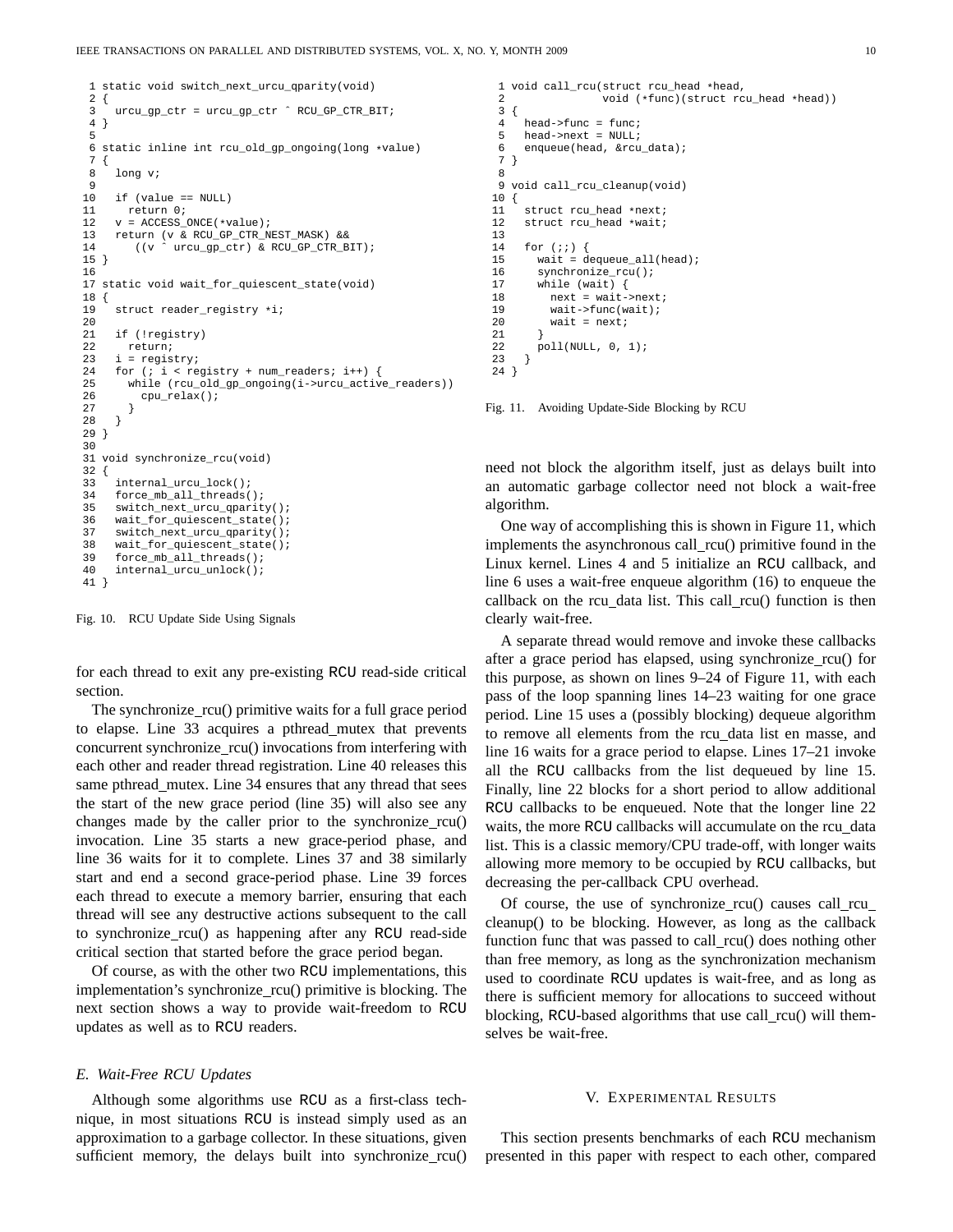to mutexes, to reader-writer locks and to per-thread  $locks<sup>1</sup>$ . It first demonstrates read-side scalability, discusses the impact of read-side critical section length on the respective locking primitive behavior and finally presents update operation rate impact on read-side performance. The goal of this section is to clearly demonstrate in which situation RCU outperforms classic locking solutions to help identifying for which workloads RCU can bring performance improvements compared to classic locks in existing applications.

The machines used to run the benchmarks are an 8-core Intel Core2 Xeon E5405 clocked at 2.0 GHz and a 64-core PowerPC POWER5+ clocked at 1.9 GHz. Each core of the PowerPC machine has 2 hardware threads. To eliminate thread-level contention for processor resources, benchmarks are performed with affinity to the 64 even-numbered CPUs of the 128 logical CPUs presented by the system.

The mutex and reader-writer lock implementations used for comparison are the standard pthreads implementations from the GNU C Library 2.7 for 64-bit Intel and GNU C Library 2.5 for 64-bit PowerPC.

STM (Software Transactional Memory) is not included in these comparisons because it is already known to incur high overhead and to scale poorly (17). HTM (Hardware Transactional Memory) (18; 19; 20) is likely to be more scalable than STM. However, HTM hardware is not available to us due to the fact that it is expensive and not very common, preventing us from including it in our performance results.

#### *A. Scalability*

Figure 12 presents the read-side scalability comparison of each RCU mechanism with standard locking primitives for the PowerPC. The goal of this test is to determine how each synchronization primitive performs in heavy read-side scenarios when the number of CPU increases. This is done by executing from 1 to 64 reader threads for 10 seconds, each taking a read-lock, reading a data unit and releasing the lock in a tight loop. No updater thread is present in this test. As a result, we observe that linear scalability is achieved for RCU and per-thread mutex approaches. This is expected, given readers does not need to exchange cache-lines. The QSBR approach is the fastest, followed by the signal-based RCU, general-purpose RCU and per-thread mutex, each adding a constant per-CPU overhead. The Intel Xeon behaves similarly.

However, Figure 12 does not show the scalability trend of the pthread mutex and pthread reader-writer lock primitives. This is the purpose of Figure 13, which presents scalability of those two primitives. As we can see, with more than 8 cores, overall performance actually decreases when the number of core increases.

#### *B. Read-Side Critical Section Length*

Due to the large performance difference between RCU and other approaches, we notice that linear-scaled graphs are not appropriate for the following comparisons.

<sup>1</sup>The per-thread lock approach consists in using one mutex per reader thread. The updater threads must take all the mutexes, always in the same order, to exclude all readers. This approach ensures reader cache locality at the expense of a slower write-side locking.



Fig. 12. Read-Side Scalability of Various Synchronization Primitives, 64-core POWER5+



Fig. 13. Read-Side Scalability of Mutex and Reader-Writer Lock, 64-core POWER5+

Therefore, Figure 14 presents the read-side critical section length impact using logarithmic x and y axis. This benchmark is performed with 8 reader threads taking the read lock, reading the data structure, waiting for a variable delay and releasing the lock, without any active updater. Interestingly, on this 8-core machine, we notice that starting at about 1000 cycles per critical section, the difference between RCU and per-thread locks becomes insignificant. At 20000 cycles per critical section, the reader-writer locks are almost as fast as the other solutions. Only pthread mutex performance always has significantly worse performance for all critical section lengths.

To appropriately present the 64-core read-side critical section length impact on the read-side speed, we must first introduce the effects that alter the reader-writer lock and mutex



Fig. 14. Impact of Read-Side Critical Section Length, 8-core Intel Xeon, Logarithmic Scale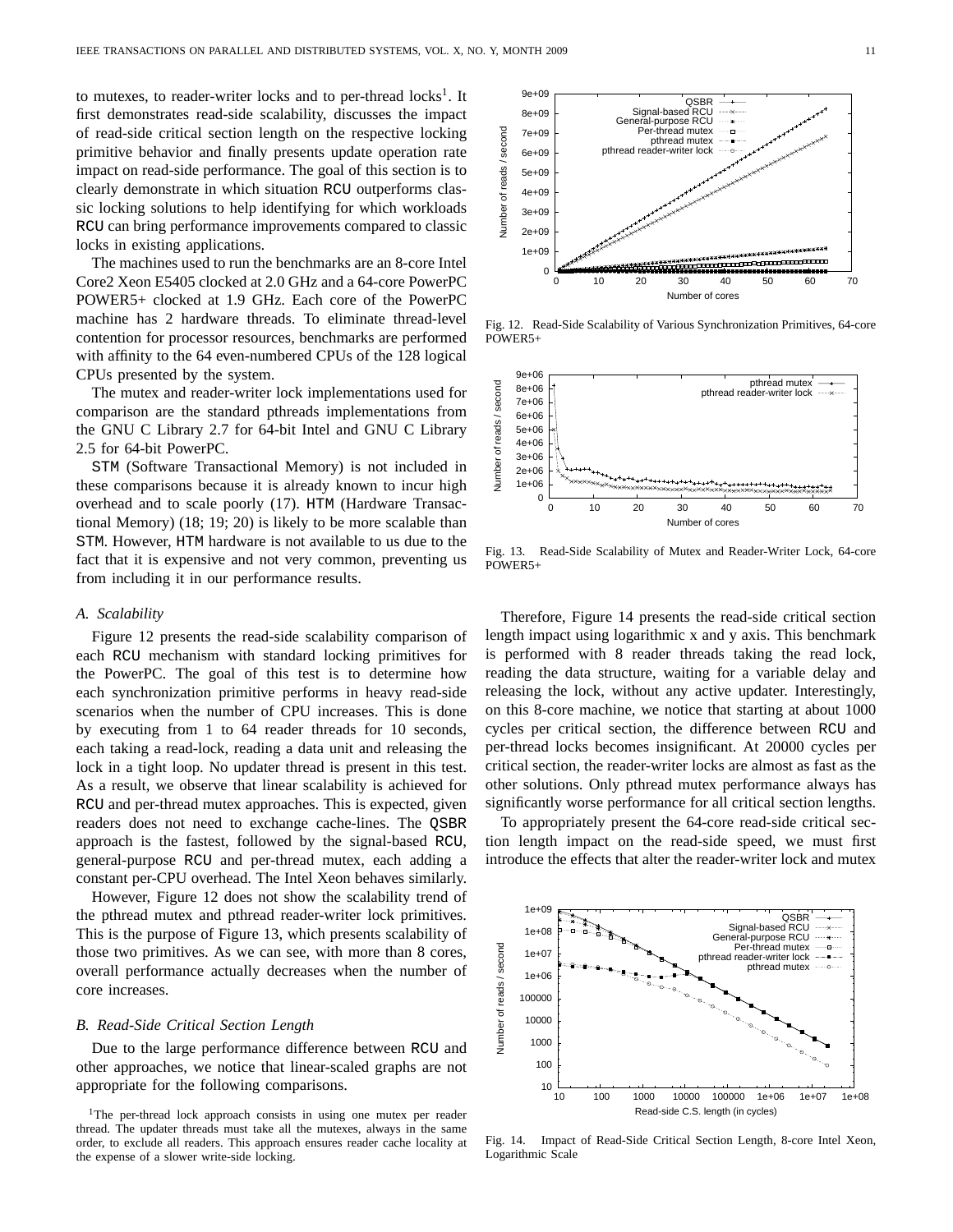

Fig. 15. Impact of Read-Side Critical Section Length, 8 Reader Threads on POWER5+, Logarithmic Scale



Fig. 16. Impact of Read-Side Critical Section Length, 64 Reader Threads on POWER5+, Logarithmic Scale

behavior. First, the interprocessor cache-line exchange time affects the lock access time. Second, the number of cores needing to access the lock also affects the number of lockaccess per second.

Therefore, we first present, in Figure 15, the equivalent POWER5+ graph with only 8 cores used to specifically show the effect of architecture and cache-line access time change. The cores are spaced by a striding of 8. Changing stride to 1, 2 or 4 (not presented here for brevity) only very slightly affects read speed for reader-writer lock and mutex. Cores close to each other share a common L2 and L3 cache on the POWER5+, which causes reader-writer lock and mutex to be slightly faster at lower striding values. Given it has no significant effect on the update rate at which the various locking primitives are equivalent, this factor can be left out of the rest of this study.

The same workload executed with 64 reader threads is presented in Figure 16. These threads are concurrently reading the data structure with an added variable delay. We notice, when comparing to the 8-core graph in Figure 15, that we need a critical section about 10 times larger (20000 instead of 2000 cycles) before the reader-writer lock performance reaches the RCU or per-thread lock performances. Therefore, as we increase the number of cores, reader-writer lock protected critical sections must be larger to behave similarly to RCU and per-thread locks.



Fig. 17. Impact of Grace-Period Batch-Size on Number of Update Operations, 8-core Intel Xeon, Logarithmic Scale



Fig. 18. Impact of Grace-Period Batch-Size on Number of Update Operations, 64-core POWER5+, Logarithmic Scale

# *C. RCU Grace-Period Batch Calibration*

After looking at read-side only performance, it is appropriate to see how concurrent updates influence the readside behavior. To appropriately represent the RCU update-side performance impact, we must first calibrate the reclamation batch size to ensure we amortize the grace-period overhead over multiple updates. Such calibration is presented for Intel and POWER5+ in Figures 17 and 18, respectively for 8 cores and 64 cores. For update operation benchmark, we use half the number of cores for readers and the other half for updaters.

We calibrate with the signal-based RCU approach, likely to provide the highest grace-period overhead due to signalhandler execution. The ideal batch size for both architectures with 8 cores used is determined to be 32768 per updater thread. Given the test duration is 10 sec, we have to eliminate batch sizes large enough to be a significant portion of updates performed during the test because non-reclaimed batches are not accounted for. This is why the largest batch sizes are ignored even if they seem slightly better. Figure 18 shows that with 64 cores used, the ideal batch size is slightly lower (4096) due to the fact that per-update pointer exchange overhead increases exponentially with the number of threads while the grace-period overhead increases linearly. Therefore, smaller batch sizes are required to amortize the grace-period overhead and perform slightly better due to increased cache locality. However, given the performance difference is not very large, we use a 32768 batch size for both 8-core and 64-core tests.

#### *D. Update Overhead*

Once batch-size calibration is performed, we can proceed to update rate impact comparison. Figure 19 presents the impact of update frequency on read-side performance for the various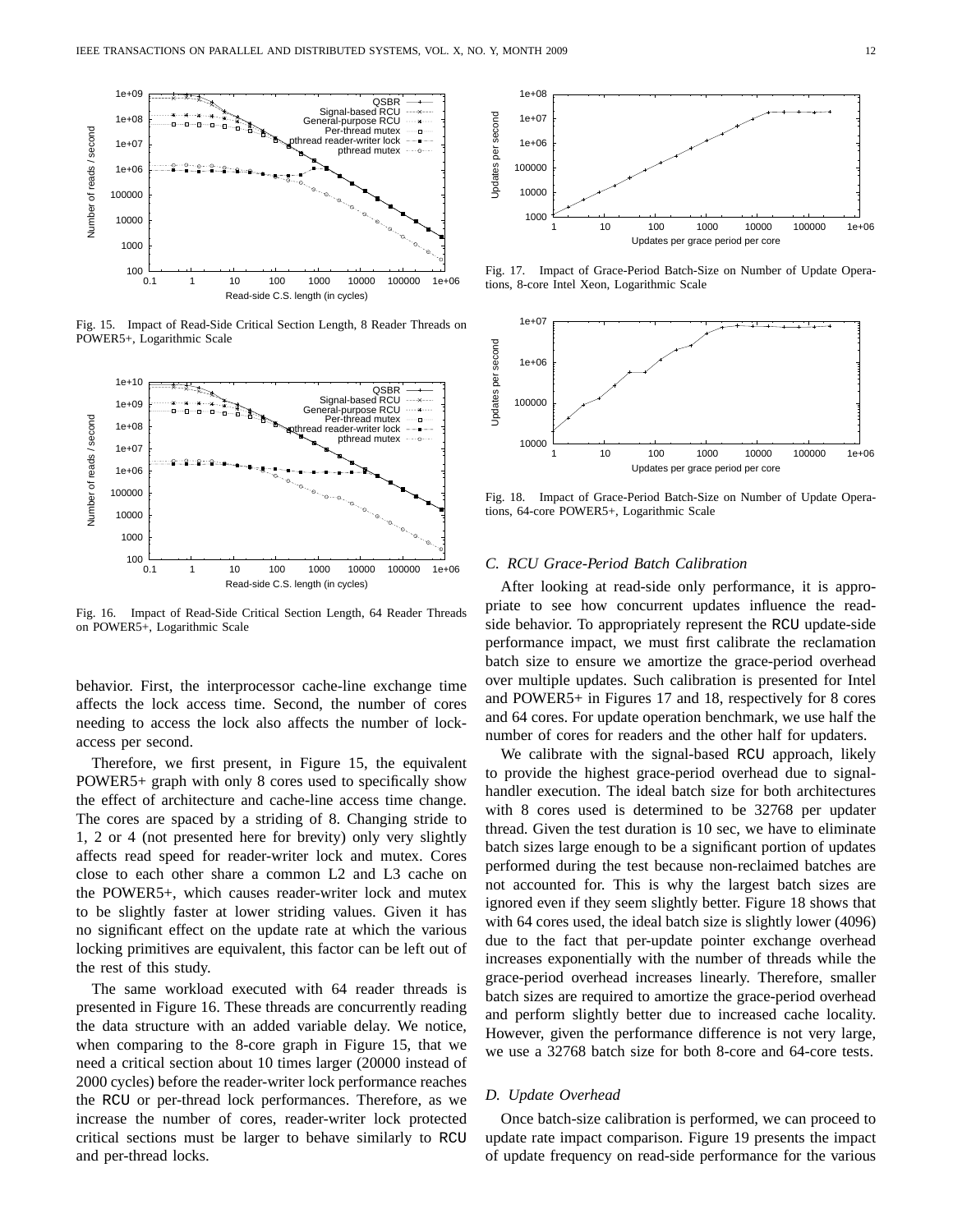

Fig. 19. Update Overhead, 8-core Intel Xeon, Logarithmic Scale



Fig. 20. Impact of Pointer Exchange on Update Overhead, 8-core Intel Xeon, Logarithmic Scale

locking primitives. It is performed by running 4 reader and 4 updater threads and varying the delay between updates. We notice that RCU approches outperforms the per-thread lock approach especially in terms of maximum updates per second. The former can reach 2 million updates per second while perthread locks can only perform 0.1 million updates per second. Interestingly, on such workload with 4 tight loop readers, mutexes outperforms the reader-writer lock primitive in all aspects. Furthermore, reader-writer locks seems to show a case of reader starvation with high updates per second rates.

But while Figure 19 presents a fair comparison between the locking primitives, it presents a non-ideal scenario for RCU. In our attempt to present a comparison where all locking primitives perform equivalent work, this figure includes the RCU pointer exchange overhead. To factor out this overhead, Figure 20 shows both ideal RCU grace-period performance and the equivalent with added pointer exchange. This shows that it is the pointer exchange that becomes the updaterate bottleneck, not the grace period. Therefore, in an ideal scenario where pointers updates would be local to each thread, RCU could be expected to preserve its read-side scalability characteristics even under frequent updates. Such local updates could be ensured by appropriately designed list or hash table data structures.

Figure 21 shows update overhead on a 64-core POWER5+, with 32 reader and 32 updater threads. We can conclude that RCU QSBR and general purpose approaches reach the highest



Fig. 21. Update Overhead, 64-core POWER5+, Logarithmic Scale



Fig. 22. Impact of Pointer Exchange on Update Overhead, 64-core POWER5+, Logarithmic Scale

update rates, even compared to mutexes. This is attributed to the lower performance overhead for exchanging a pointer compared to the multiple atomic operations and memory barriers implied by acquiring and releasing a mutex. Mutexbased benchmark performance seems to drop starting at 30000 updates per second with 32 updater threads. A similar effect is present with only 4 updater threads (graph not presented for brevity). Figure 19 seemed to show that update overhead stayed constant even at higher update frequency for 4 updater threads on the Xeon. Therefore, as the number of concurrent updaters increases, mutex behavior seems to depend on the architecture and on the specific GNU C Library version. Two approaches seems to be very affected by increasing the number of updaters. The reader-writer lock, where updaters clearly seem to be starved by readers, has a maximum update rate of 175 updates per second. Per-thread locks are limited to a maximum update rate of 10000 updates per second with 32 reader threads.

Finally, Figure 22 presents, as previously done for Xeon, how grace-period detection (ideal RCU) compares to RCU grace period with pointer exchange. Therefore, with appropriately designed data structures, better update locality would ideally lead to constant updater overhead as the update frequency increases.

# VI. CONCLUSIONS

We have presented a set of RCU implementations covering a wide spectrum of application architectures. QSBR shows